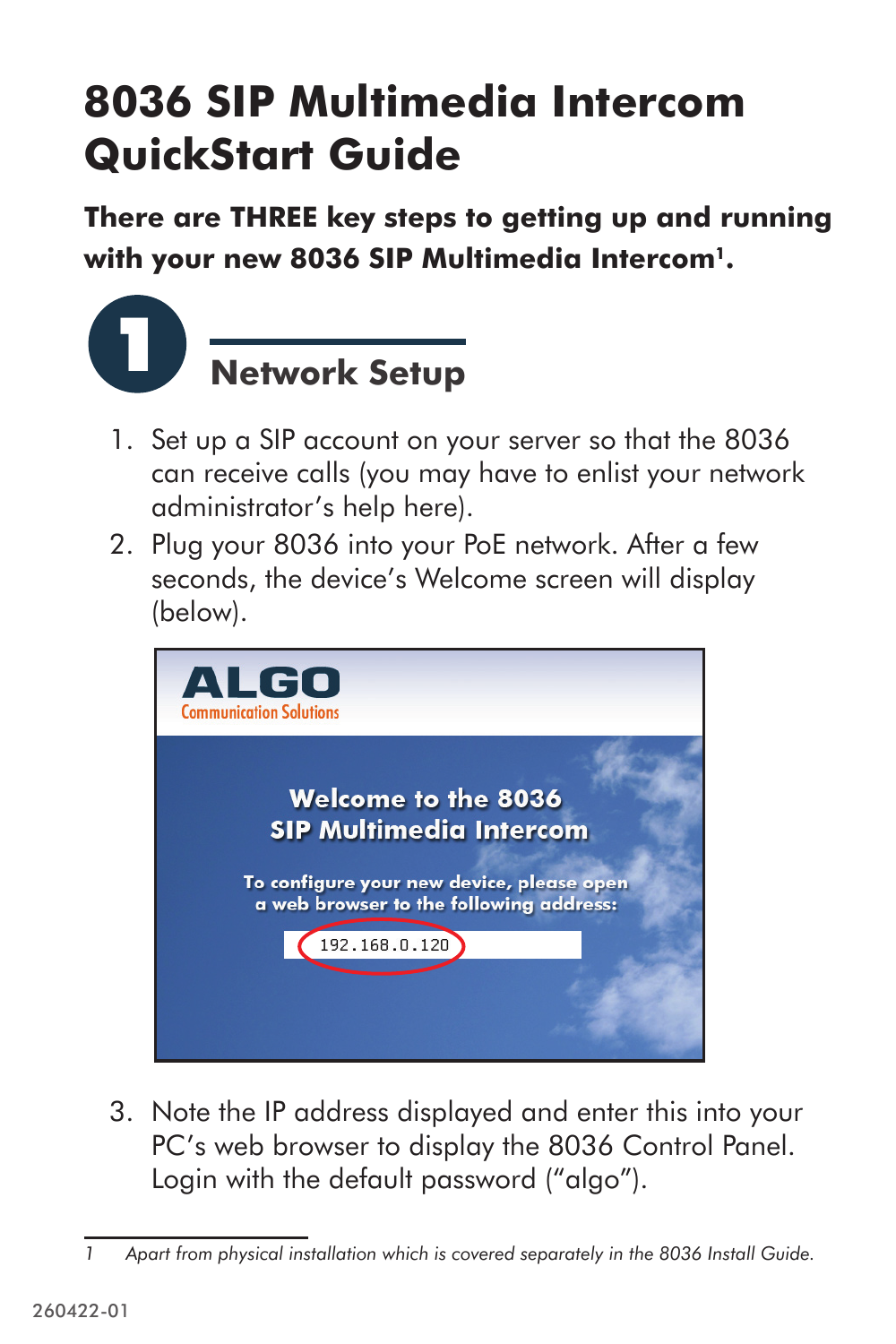| <b>ALGO</b>                                                    | Algo 8036 Control Panel     |  |  |  |  |
|----------------------------------------------------------------|-----------------------------|--|--|--|--|
| Welcome to the Algo 8036 SIP Multimedia Intercom Control Panel |                             |  |  |  |  |
| Please enter your password.                                    |                             |  |  |  |  |
| Password (default: algo)                                       |                             |  |  |  |  |
|                                                                | $L$ cain                    |  |  |  |  |
| <b>Status</b>                                                  |                             |  |  |  |  |
| <b>SIP Registration</b>                                        | No account                  |  |  |  |  |
| Call Status                                                    | Idle                        |  |  |  |  |
| Door Controller                                                | Relay module not configured |  |  |  |  |

4. Once logged in, go to *Settings*>*SIP* and enter your SIP account details including SIP domain, User (Extension), and Authentication password.



1. Go to *User Interface*>*Create Pages*

| <b>Algo 8036 Control Panel</b><br>ALGO<br><b>User Interface</b><br><b>Settings</b><br>System<br><b>Status</b><br>Logout |                                       |  |  |  |
|-------------------------------------------------------------------------------------------------------------------------|---------------------------------------|--|--|--|
|                                                                                                                         |                                       |  |  |  |
| Number of pages to be<br>created                                                                                        | i) Page limit is 20, created so far 1 |  |  |  |
| Page Type                                                                                                               | button<br>directory                   |  |  |  |
| -------------------------------------                                                                                   | Add Page(s)                           |  |  |  |

2. Create one new button page, then click *Add Pages*.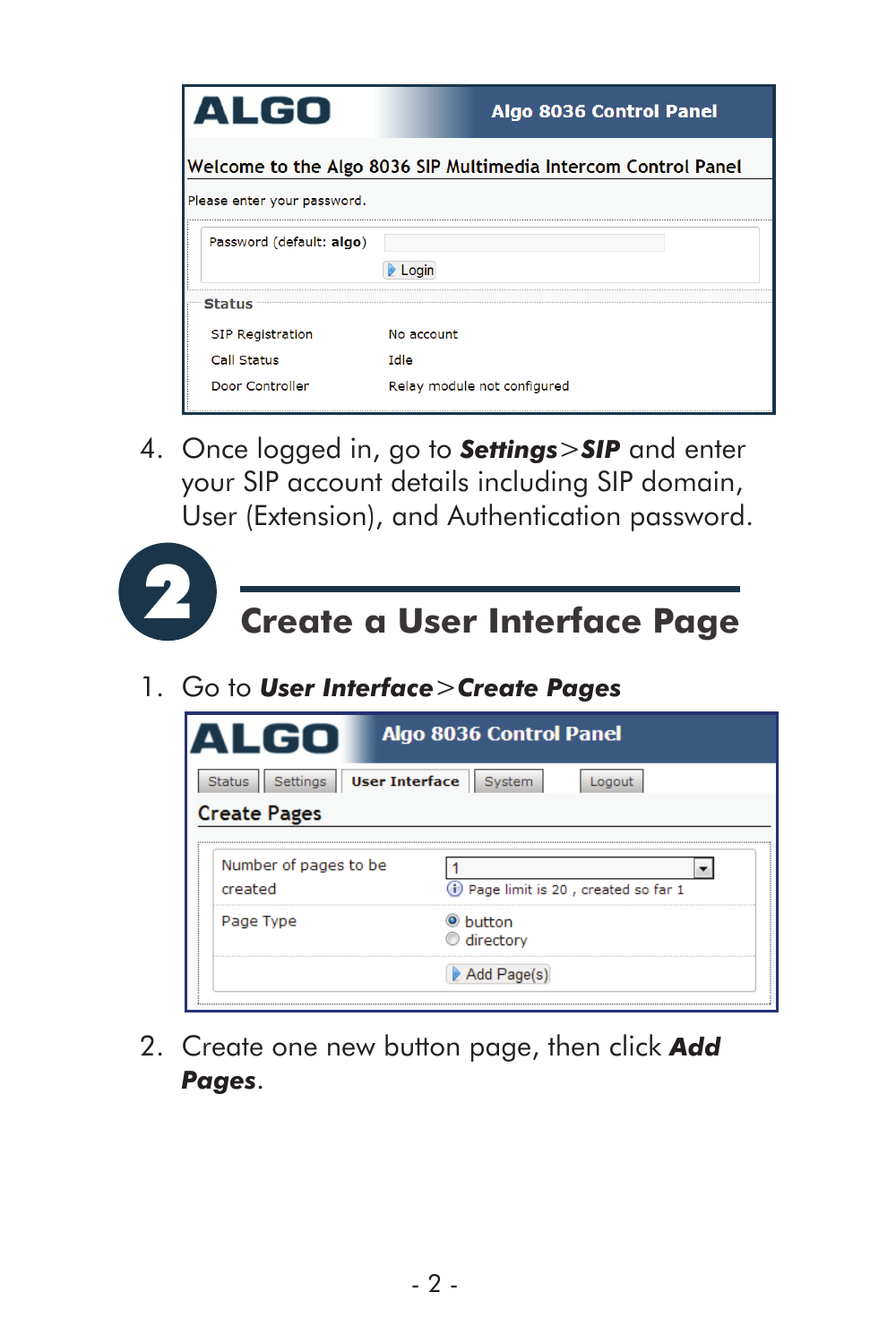

1. Scroll down to *List Pages* and click on *Page 1* to expand the settings available.

| <b>List of pages</b> |                                   |                                                            |                  |
|----------------------|-----------------------------------|------------------------------------------------------------|------------------|
| $\Box$ Page 1 -      |                                   |                                                            |                  |
|                      | Page Description                  | <b>First UI Page</b>                                       |                  |
|                      | <b>Background Image</b>           | default1-sky-clouds.j                                      |                  |
|                      | <b>Button Configuration</b>       | <b>Single Button</b>                                       |                  |
|                      | <b>Back Button</b><br>Home Button | Enable <sup>O</sup> Disable<br>Enable <sup>O</sup> Disable |                  |
|                      | When touched outside<br>button(s) | Do Nothing                                                 |                  |
|                      | $\Box$ Button 1                   |                                                            |                  |
|                      | <b>OEnable ODisable</b>           |                                                            |                  |
|                      | Button Make a Call                |                                                            | Save This Page   |
|                      | Text<br>Action Call               |                                                            | Delete this page |
|                      | Type                              |                                                            | Save All Pages   |
|                      | Dialing<br>1234<br>Extension      |                                                            |                  |

- 2. Enter the settings as shown in the above image.
- 3. For the *Dialing Extension* field, enter the extension you would like the 8036 to call when the button is clicked.
- 4. When finished, click *Save All Pages*, after which the 8036 UI will restart.